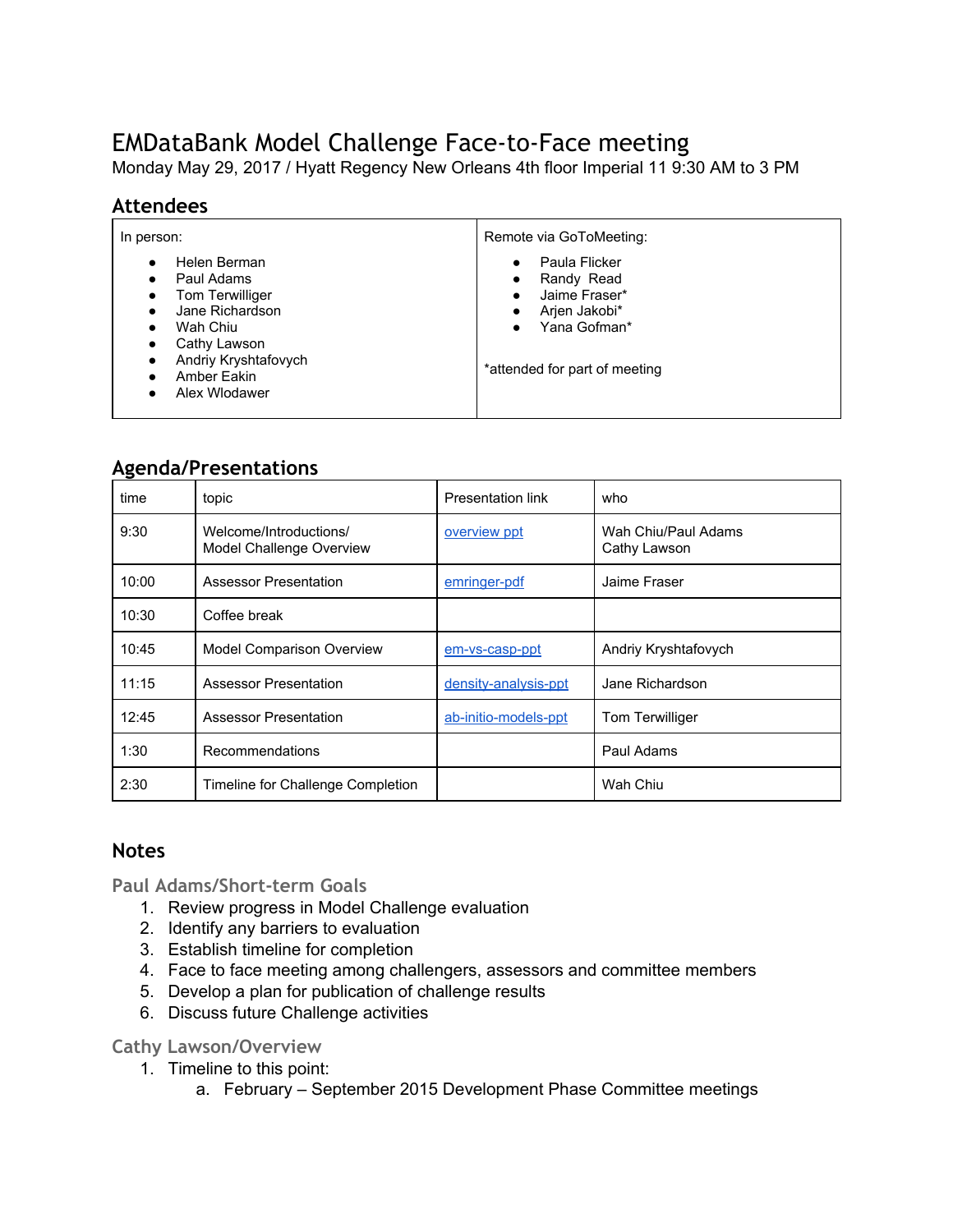- b. June 2015 Face-to-face meeting to define targets, goals parameters
- c. October 2015 June 2016 Challenge Phase 16 participants submitted 106 models
- d. June 2016 April 2017 "Blind" Assessment Phase: rank models by quality Model Assessment pages created 6 participating review groups
- e. May 2017 face-to-face meeting to discuss assessment progress
- 2. Goals for today:
	- a. Define major issues with model assessment for cryoEM-derived structures
	- b. Hear from our Assessors:
		- i. Overview of method(s) investigated
		- ii. Targets/models looked at Issues encountered
		- iii. What did you find out?
- 3. Discussion points:
	- a. Most of the models were submitted within 48 hours of the deadline which could potentially have had an impact on model quality
	- b. Since reported effort for creating the ab initio models was low, not clear why some submitters did not cover all of the targets.

#### **Jaime Fraser/EMRinger**

- 1. Working with Ben Barad, Andriy K, and Paul Adams, looked at EMRinger scores as generated on Andriy's [model-compare](http://model-compare.emdatabank.org/) website. EMRinger compares dihedral  $X1$  angle C-gamma position vs. map density. It is a way to measure the quality of backbone placement.
- 2. A server is available that can be used to generate EMRinger score for any map + model <http://emringer.com/>
- 3. Looked at challenge models for which correlation coefficients were also available (Phenix and TEMPy). Correlation coefficients by these two methods are well correlated with each other, but EMRinger scores are not correlated. (Tom noted: correlation coefficients could be artificially low if comparing 1 copy model vs whole complex map, e.g. for viruses).
- 4. EMringer scores for the model challenge models follow the same trend score vs. reported resolution trend as deposited structures.
- 5. Challenges/future plans: modify tool to include nucleic acids, carbohydrates.
- 6. Question from Jane : Does it make a difference whether the model was created ab initio vs. using a template? Jaime: EMRinger could be used in principle for ab initio / c-alpha only models as opposed to other tools that require sequence.
- 7. Question: what is best possible score that can be reached? Answer: at ~4 A should be possible to get score of ~2, higher resolution structures could exceed 5.
- 8. Comment from Alex: for X-ray, this method would only be applicable to strictly experimental maps (MAD/SAD), owing to model bias of typical maps.
- 9. Further analysis: Will create plot of EMRinger score vs. resolution for all of the models (current plot includes only structures with correlation coefficient scores).
- 10. Comment from Tom: Some ribosome structures with poor sequence match have high EMRinger scores. Jaime: polyalanine or polyglycine regions are excluded from the scoring. The score is weighted by the # of residues that can be scored.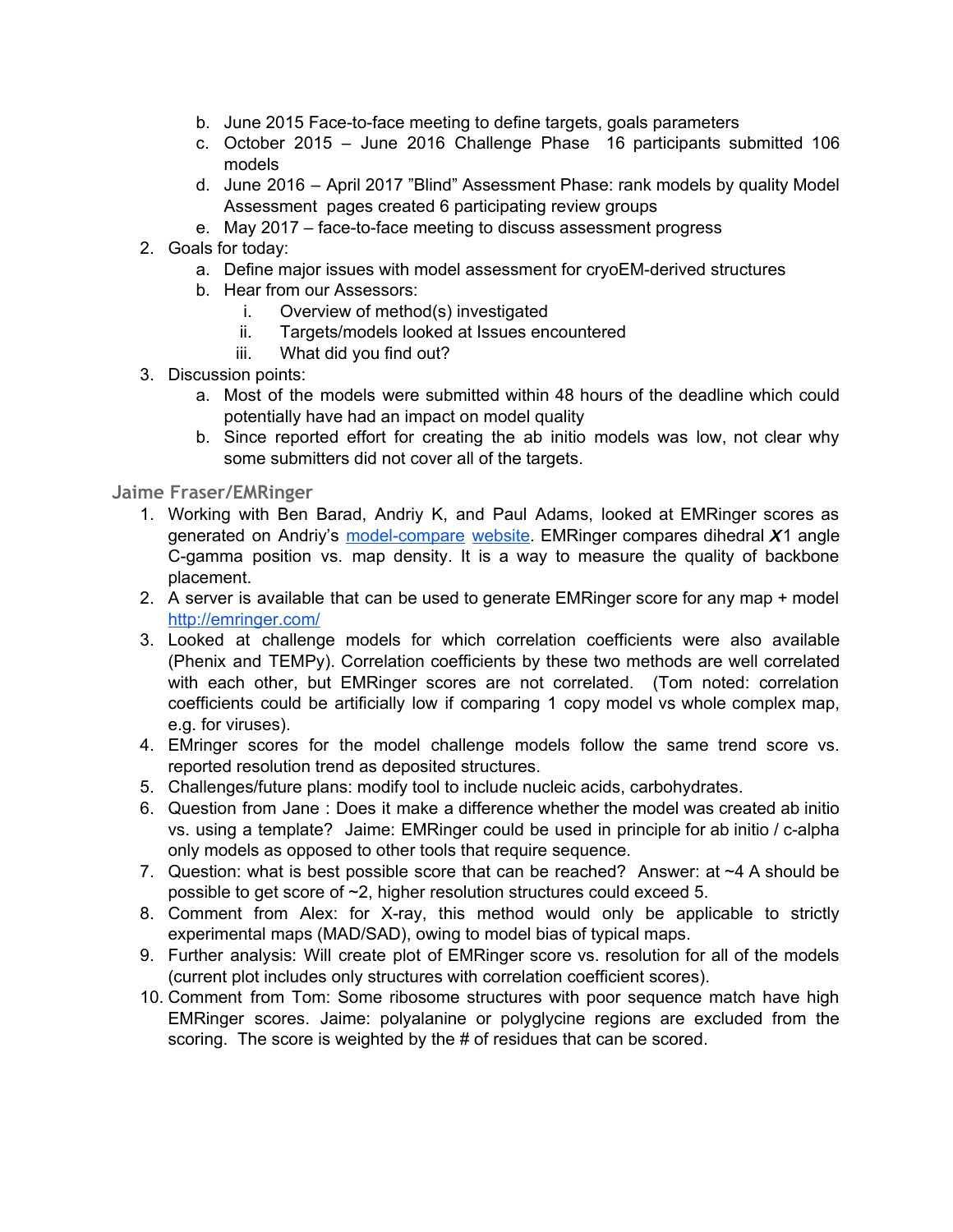# **Andriy Kryshtafovych/Model Comparison Site**

- 1. Background: Andriy has organized CASP project for 15 of its 23 years.
- 2. The EM model challenge evaluation required completely different set of tools and levels of organization.
- 3. GDT\_TS score (from Adam Zemla) great for predicted models, Jane suggests we could come up with something similar for EM. (improvement on RMSD score).
- 4. Going forward need to do something about issues such as 2char chain ids/mmcif.
- 5. Jane/Tom: For 3D graphics views it would be good to be able to click on residue and get the # from 3d popups
- 6. Tom: Uniform process for superposing reference structures onto maps. one reference structure for each map. Show same scores for the reference models.
- 7. Tool needed to look at model superimposed on the map.
- 8. Discussion: At the beginning we have "taken what we can get" next time we will want to impose stricter requirements so that it will be easier to do the analyses/comparisons.

#### **Jane Richardson/Map-Model comparisons**

- 1. Used in-house graphics software "King" to look at map/model pairs.
- 2. Noticed that negative density seems to be quite strong for EM maps, different from situation with X-ray maps. Following some discussion: a convention is needed for scaling EM map density.
- 3. Phosphate in RNA has lower density for EM vs X-ray because of charge: correlation coefficient calculations need to take this into account.
- 4. Molprobity analyses sugar pucker (P-perp test) and common nucleic acid backbone rotamers (suites). Looking at RNA in the submitted ribosome structures, found that some are better and some are worse than the original model. Modellers are not using rotamer frequency as prior probability.
- 5. Proteins: looked at rotamers and also occurrence of non-proline *cis* peptide bonds (cis-nonPro, which for some reason is more abundant in carb processing proteins). PDB entry 5a1a has 9 cis-nonPro, but only 3 are correct.
- 6. Tracing through side-chains, register issues were seen in some *ab initio* models. It will be important to separate out optimized models vs *ab initio* models in order to give appropriate feedback on how to improve.
- 7. Conclusions: ab initio and optimized models need to be evaluated separately; map treatment matters a lot (sharpening, corrections); what feedback can best help improve the modeling?
- 8. Discussion: what map should be deposited to EMDB? Important to have the map that is referred to in the paper, but sometimes this is multiple maps. Create a "combined map" depending on regions? Also, half-maps used to determine FSC should likely be required.

**Tom Terwilliger/ ab initio Models**

1. disclaimer —he was one of the modellers, made sure that tools would work at least on his models.